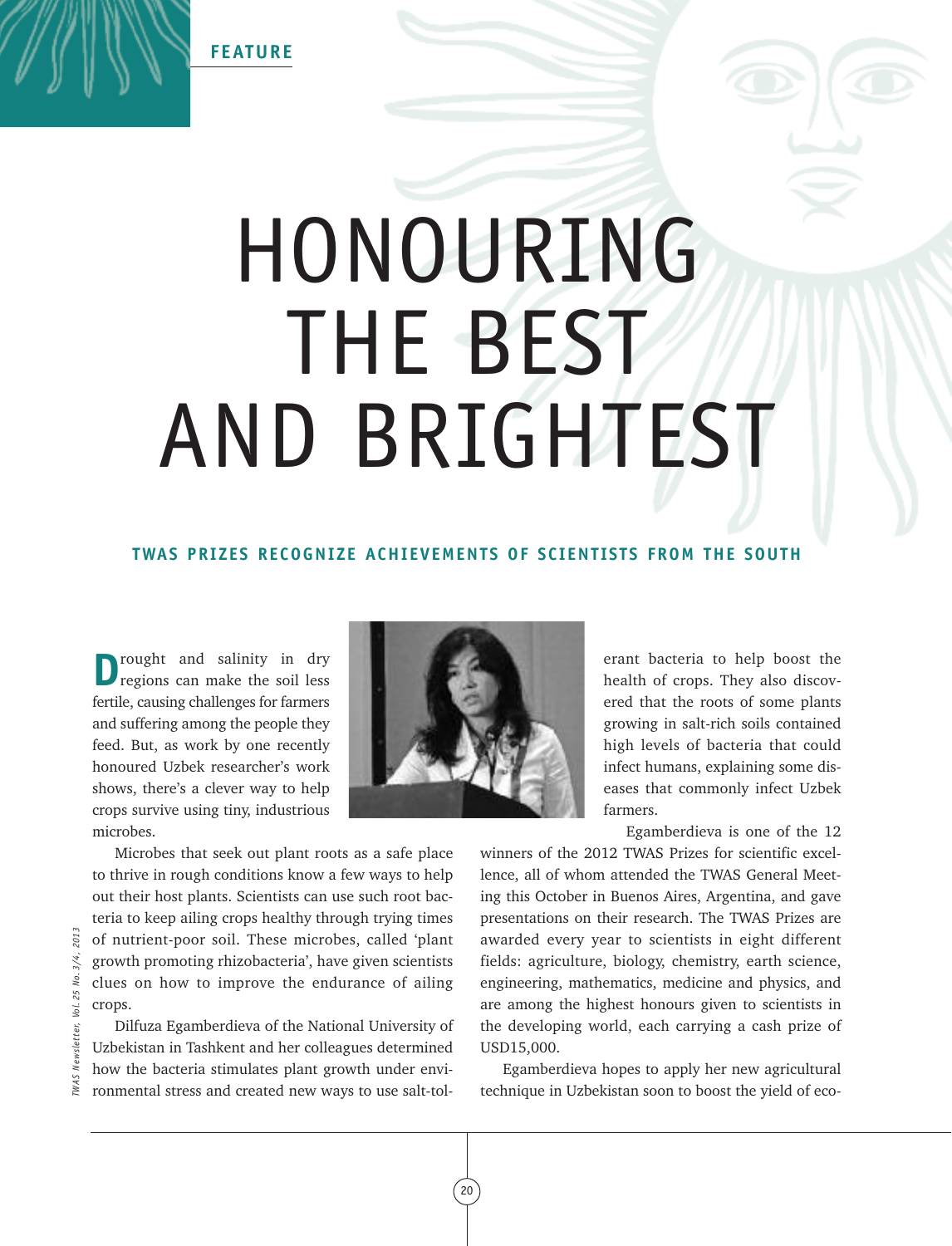

Left to right: Cotton boll opening (Photo: Flickr/Judy Baxter); TWAS Prize winner Ann-Shyn Chiang (second from left), China. *On previous page: TWAS Prize winner Dilfuza Egamberdieva, Uzbekistan. (Photos: Roque Silles)*

nomically important crops such as wheat, cotton, tomatoes and cucumbers. The country uses 4.4 million hectares for agriculture, but excessive salt from the Aral Sea basin has rendered more than half of it underproductive.

Globally, about 52% of the land used for agriculture shows soil degradation. Land impoverishment is often due to salt infiltrations in the ground, which weaken the plants and lower the yield. Salt inhibits

'nodulation', the development of tiny nodules on plants' roots, limiting plant growth. The bacteria Egamberdieva study convert the atmospheric nitrogen absorbed by plants into a more usable compound, ammonia.

"We have already completed some experiments, both in protected greenhouses and in open fields,

working in close contact with local farmers", said Egamberdieva, who is also engaged in promotional campaigns with the Uzbek government and in outreach campaigns among farmers. Soon, Egamberdieva hopes, she will receive the green light to test her findings on actual agricultural fields.

### **FRUIT FLY BRAIN-MAPPING**

Research commended by the TWAS Prize doesn't just help feed the world, but can shed light onto the fundamentals of cutting-edge scientific fields such as neuroscience. One example is research by TWAS Prize in Biology winner Ann-Shyn Chiang of National Tsing Hua University, Taiwan, China, into the neural networks of fruit flies.

It is difficult even to imagine what it's like in the brain of a fruit fly. But research by Chiang and his colleagues gave science tremendous insight into the minuscule drosophila fruit fly's brain and its 130,000

> neurons. Their research also helped bring Taiwanese science into prominence with a string of publications in prestigious journals.

Born in Taiwan, Chiang graduated from National Chung-Hsing University in 1981, received his Master of Science from National Taiwan University in 1983, and left

his home country to obtain his PhD from Rutgers University in New Jersey (USA) in 1990. He returned to Taiwan in 1992 to be an instructor at National Tsing  $\frac{5}{8}$ Hua University, and in 2001 took his sabbatical to study fruit fly memory at Cold Spring Harbor Laboratory in New York.

In 2004, Chiang founded the Brain Research Center at National Tsing Hua University, aiming to understand how genes and neural circuits combine to create the fruit fly behavior scientists can observe. He then

*to apply her new agricultural technique in Uzbekistan to boost the yield of economically important crops.*

*Egamberdieva hopes*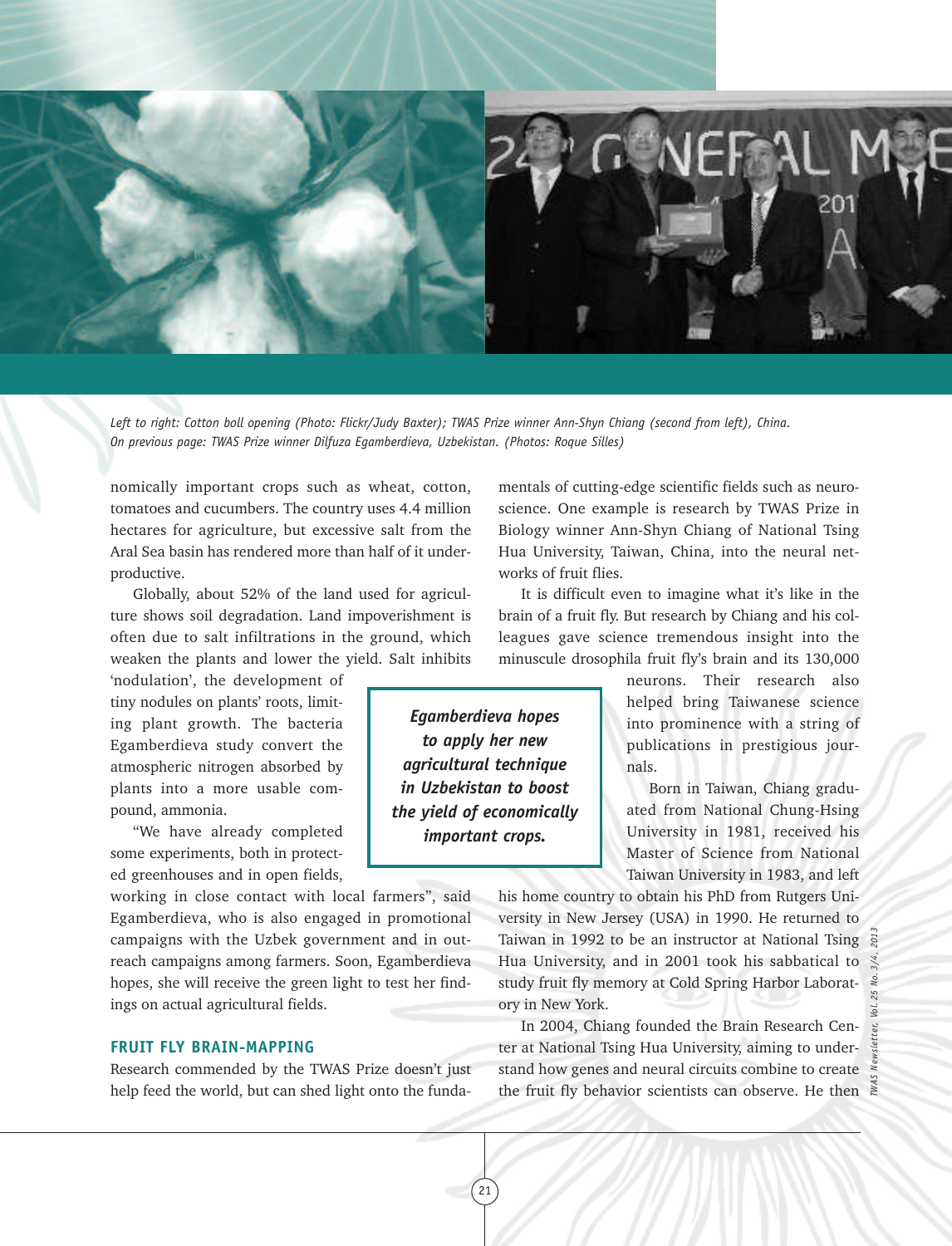

22

constructed a comprehensive map of connections among fruit fly neurons that govern the insect's sense of smell and in 2007 published the first paper in the influential journal *Cell* to come from Taiwanese scientists.

Chiang later published another map revealing brain-wide neural networks in the fruit fly. The study managed to barcode 16,000 neurons in the drosophila brain and in 2010 *The New York Times* called the work the first step toward decoding the human brain. An open-access database of images showcasing the fruit fly brain down to individual cells is even available at *www.flycircuit.tw*.

He became the adjunct International Faculty of the Kavli Institute for Brain and Mind at the University of California, San Diego, in 2011, and Chiang and his colleagues discovered that long-term memory formation requires the creation of new proteins in only a small number of neurons in the fruit fly brain. This finding was published in *Science* in 2012 and was the first full article in *Science* from Taiwanese scientists.

#### **MAKING AIDS IN AFRICA SURVIVABLE**

The TWAS Prize also raises the profile of research that helps solve some of the most pressing health issues in the developing world.

Of the 33 million people living worldwide with HIV, the majority are in sub-Saharan Africa, and the virus spreads mostly through sexual intercourse. About half the adults living with HIV/AIDS are women, and women younger than 24 in sub-Saharan Africa are

eight times more likely to have HIV than young men of the same age range.

In South Africa specifically, more people suffer from HIV infection than any other nation in the world — an estimated 5.7 million, according to 2007 figures from the US Agency for International Development. However, thanks to greater access to antiretroviral treatments in Africa, AIDS is a chronic but manageable condition instead of a certain death sentence.

Work by TWAS Prize in Medical Sciences winner Quarraisha Abdool Karim of the Centre for the AIDS Programme of Research in South Africa has had a massive influence on understanding the spread of HIV in that country, and especially its effect on women. She also led the trial that provided the first clinical evidence that tenofovir gel, an antiretroviral drug, can prevent sexually transmitted HIV and genital herpes in women. This discovery has been a key finding in AIDS prevention and is the culmination of two decades of research.

Karim's contributions in programmes and research complement her passionate promotion of human rights. She has extensive policy experience that stems from her term as the first director of the South African National HIV/AIDS and STD Program established by the Nelson Mandela government shortly after the country's first democratic elections in the mid-1990s.

Karim's work has also been instrumental in the education of other scientists. She directs the Columbia University-Southern African Fogarty AIDS International Training and Research Program, which trained more than 300 young scientists in HIV and tuberculosis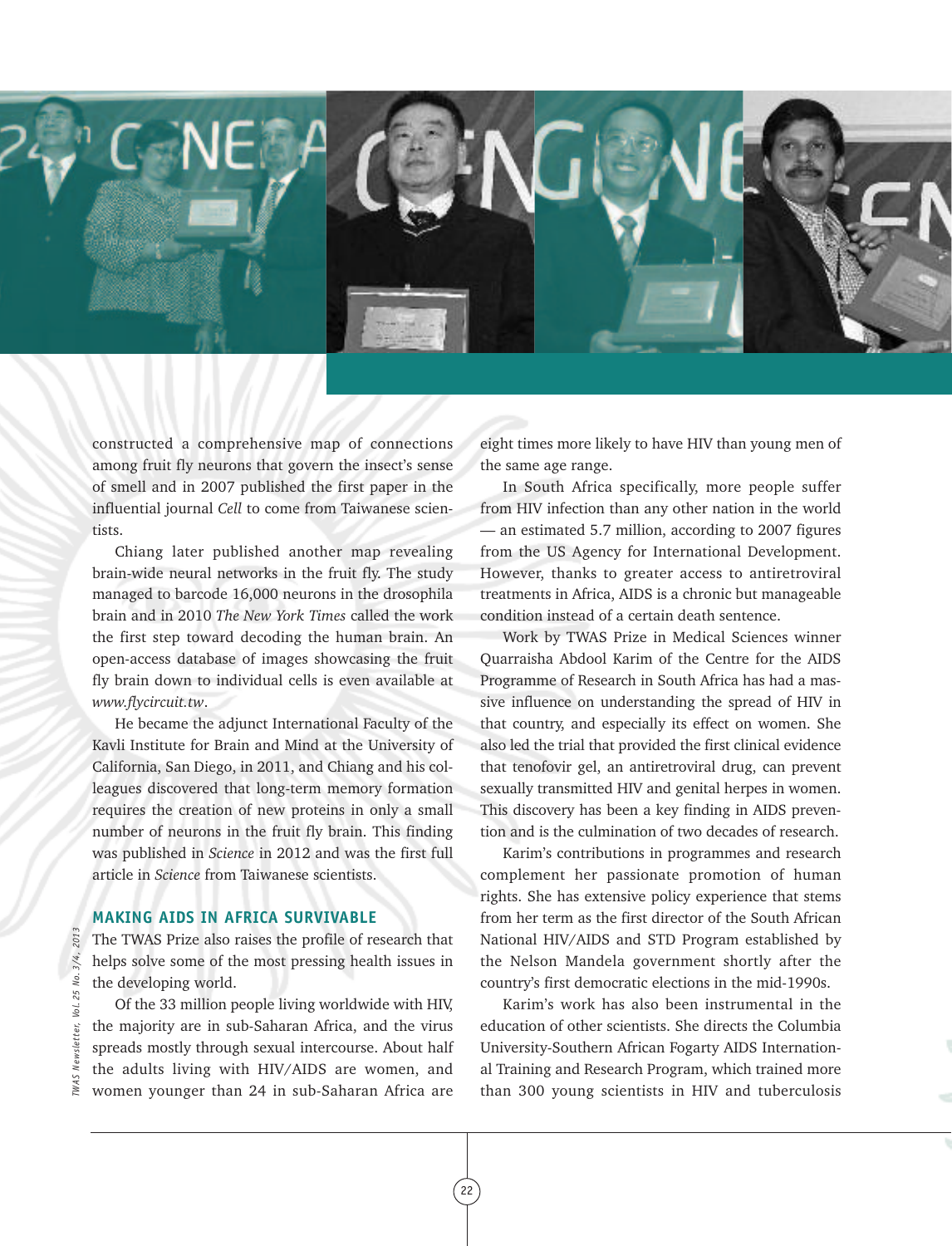

*Left to right: TWAS Prize winners Quarraisha Abdool Karim (centre); Yu Jun; Chen Xiao-Ming; Swapan Kumar Pati; Patrick George Eriksson; Abdul Latif Ahmad. Below: The group of prize winners honoured at the 24th TWAS General Meeting. (Photos: Roque Silles)*

research in South Africa, Namibia, Swaziland and Lesotho. The programme has enabled and supported the growth of scientific study in South Africa, and trainees now play leading roles in almost every major AIDS research center in South Africa.

She is also a consultant to numerous United Nations organizations and AIDS-related expert committees on HIV prevention, TB-HIV treatment, gender, ethics, treatment access in low-resource areas, and research capacity building.



**Yu Jun**, a geneticist with the Beijing

Institute of Genomics in China, and winner of the TWAS Prize in Agricultural Sciences, has been a leader in the study of plant genomes, particularly rice, for which he and his colleagues built a series of databases. His research contributed not only to the stronger understanding of basic structure of the rice genome, but insights into how to build vigorous hybrid species and how rice genomes vary.

Sun Yat-Sen University chemist **Chen Xiao-Ming** from China is a winner of the TWAS Prize in Chemistry. He has researched the creation, structures and properties of coordination polymers – interlinked networks of metallic atoms and organic molecules. Chen pioneered



the study of how the metal atoms assemble with binding organic molecules called ligands to create coordination polymers.

Graphene, the extremely light two-dimensional pure-carbon substance, has opened up many new possibilities for miniaturized electronic devices. **Swapan Kumar Pati**, a materials chemist with the Jawaharlal Nehru Centre for Advanced Scientific Research in Bangalore, India, and winner of the TWAS Prize in Chemistry, studies the properties of graphene by observing how electrons behave when released into thin nanometer-scale strips of graphene and their nanoribbons.

**Patrick George Eriksson** of the University of Pretoria

 $^{'}$  23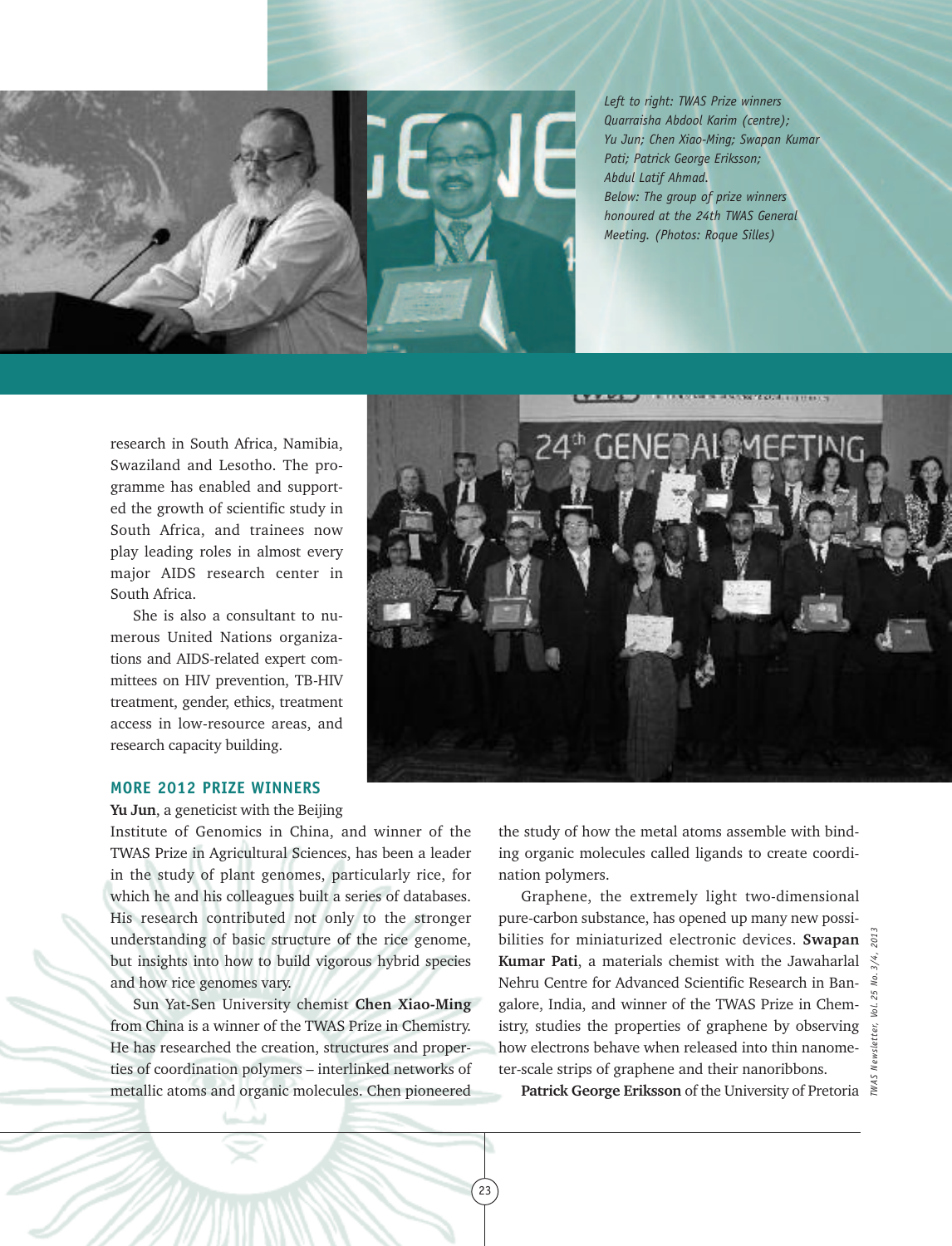*Left to right: The opening ceremony of the 24th TWAS General Meeting. TWAS Prize winners Fernando Codá Marques; Kalyanmoy Deb; Gao George Fu; Juan Pablo Paz. A collection of TWAS prizes on display. (Photos: Roque Silles)*



in South Africa and his colleagues have recently begun to challenge concepts like the 'great oxidation' a tipping point at which oxygen produced by living organisms began to accumulate in the atmosphere about 2.4 billion years ago. Eriksson, the winner of the TWAS Prize in Earth Sciences, has a long history of key findings in the study of Earth's deepest history.

The winner of the TWAS Prize in Engineering Sciences, **Abdul Latif Ahmad** of *Universiti Sains Malaysia*,

engineers membranes – thin films that only allow certain chemicals from any given substance to pass through them – for uses that range from medical diagnosis to environmental protection. Some of Ahmad's most significant work has been on membrane technology to better control the release of effluent from palm oil mills into the environment.

**Kalyanmoy Deb**, an engineer with the Indian Institute of Technology, researches algorithms that emulate evolution and how they can optimize machine learning – the ability of artificial intelligence to learn from information. He is widely known for his influential research using evolutionary principles to develop decision-making procedures that take multiple criteria into account. He won the TWAS Prize in Engineering Sciences.

A mathematician with the National Institute of Pure and Applied Mathematics in Brazil, **Fernando**

**Codá Marques**, has made several major contributions to differential geometry, solving and yielding results from numerous problems mathematicians have been working on for decades. The most prominent work by Marques, who won the TWAS Prize in Mathematics, is a complete proof of the Willmore Conjecture, which predicts the equilibrium state of a curved surface with one hole – shaped like an inner-tube.

Microbiologist **Gao George Fu**, winner of the

*The 12 winners of the 2012 TWAS Prizes for scientific excellence attended the TWAS General Meeting in Buenos Aires, Argentina.*

24

TWAS Prize in Medical Sciences, is a pioneer in the study of germ transmission – influenza in particular – between species. His team at the Institute of Microbiology of the Chinese Academy of Sciences studied the virus H5N1, commonly known as bird flu, predicting that the virus' spread through the birds' migratory flight paths in a study

published in *Science* in 2005. His team has tracked bird flu's spread around the world ever since.

How do the reliable rules of classical physics emerge from the erratic and random quantum world of the incomprehensibly small? **Juan Pablo Paz** of the University of Buenos Aires in Argentina studies that border between the worlds of the intuitive and counterintuitive, and won the TWAS Prize in Physics for his work on 'decoherence', which is the loss of quantum information into its environment. **■**

**> Sean Treacy** and **Cristina Serra**

*TWAS Newsletter, Vol. 25 No. 3/4, 2013* 2013  $3/4,$ χó. 25 Vol. Newsletter, **TWAS**